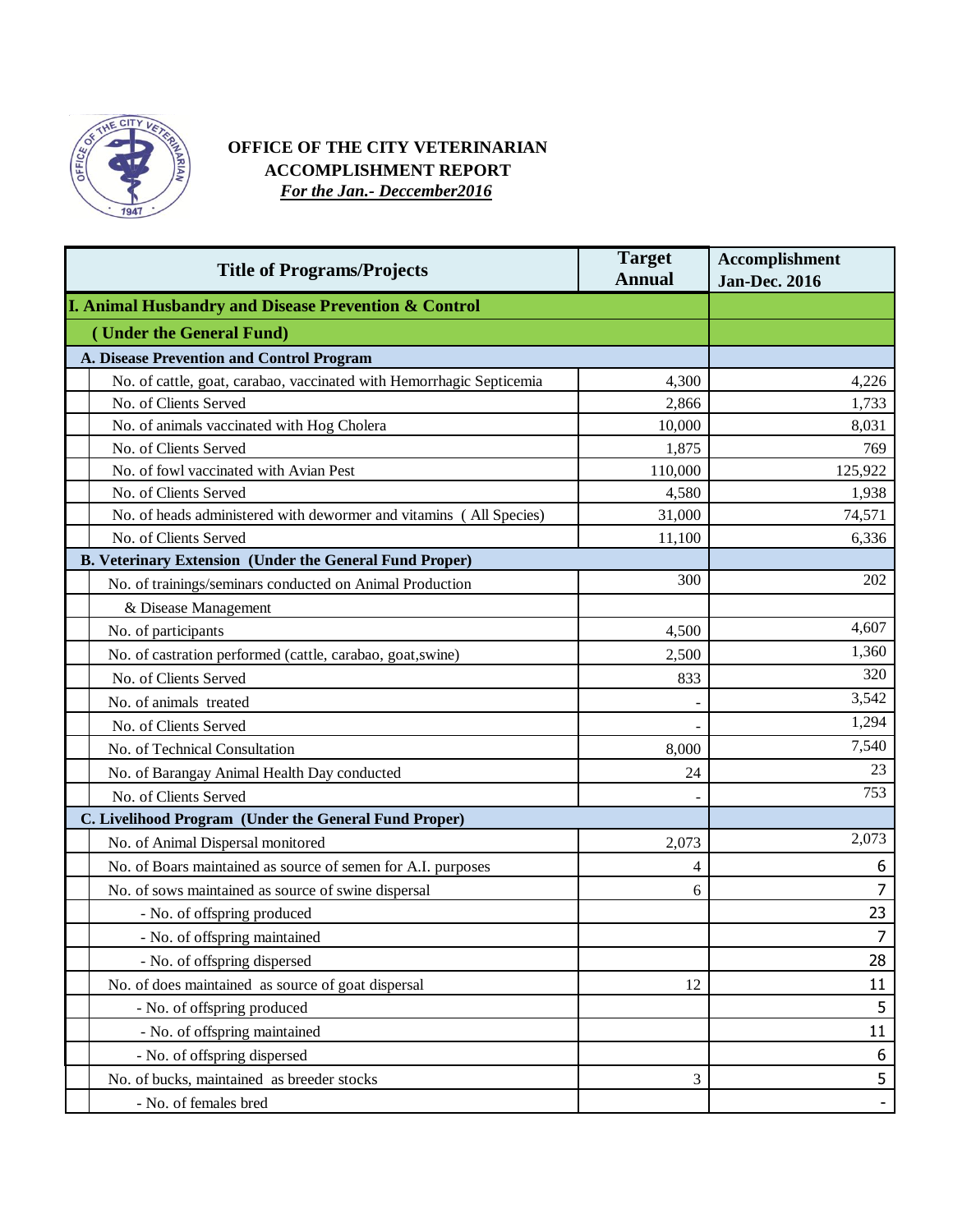| <b>Title of Programs/Projects</b>                       | <b>Target</b><br><b>Annual</b> | Accomplishment<br><b>Jan-Dec. 2016</b> |
|---------------------------------------------------------|--------------------------------|----------------------------------------|
| - No. of offsprings produced                            |                                |                                        |
| No. of caracow maintained as breeder                    | $\overline{c}$                 | 1                                      |
| - No. of offspring produced                             |                                |                                        |
| - No. of offspring maintained                           |                                | $\overline{2}$                         |
| - No. of offspring dispersed                            |                                |                                        |
| No. of carabull maintained as breeder                   |                                |                                        |
| - No. of females bred                                   |                                |                                        |
| - No. of offsprings produced                            |                                |                                        |
| No. of bull maintained as breeder                       | 1                              | 1                                      |
| - No. of females bred                                   |                                |                                        |
| - No. of offsprings produced                            |                                |                                        |
| No. dam maintained as source of cattle dispersal        | 1                              | 2                                      |
| - No. of offspring produced                             |                                |                                        |
| - No. of offspring maintained                           |                                |                                        |
| - No. of offspring dispersed                            |                                |                                        |
| <b>D. Institutional Development Program</b>             |                                |                                        |
| No. of association monitored and assisted               | 34                             | 34                                     |
| E. Artificial Insemination Program                      |                                |                                        |
| No. of cattle conducted with artificial insemination    | 120                            | 23                                     |
| No. of Clients Served                                   | 120                            | 17                                     |
| No. of carabao conducted with artificial insemination   | 180                            | 4                                      |
| No. of Clients Served                                   | 180                            | 4                                      |
| No. of Swine conducted w/ artificial insemination       | 2,000                          | 639                                    |
| No. of Clients Served                                   | 2,000                          | 593                                    |
| No. of Cattle and carabao undergone pregnancy diagnosis | 300                            |                                        |
| No. of Clients Served                                   |                                |                                        |
| Confirmed pregnant                                      |                                |                                        |
| No. of Cattle                                           | 112                            |                                        |
| No. of Carabao                                          | 70                             |                                        |
| No. of Swine                                            | 1,600                          | 481                                    |
| <b>Offspring Produced</b>                               |                                |                                        |
| No. of Cattle                                           | 20                             | 7                                      |
| No. of Carabao                                          | 15                             | 2                                      |
| No. of Swine                                            | 12,800                         | 4,130                                  |
| II. Meat, Livestock & Fish Inspection Division          |                                |                                        |
| A. Quality Control of Meat & Meat by Products           |                                |                                        |
| Ante- Mortem & Post Mortem Inspection                   |                                |                                        |
| No. of Cattles Inspected (hds)                          | 5,500                          | 5,513                                  |
| No. of kilograms inspected                              | 660,000                        | 657,952                                |
| No. of Carabao Inspected (hds)                          | 1,300                          | 2,274                                  |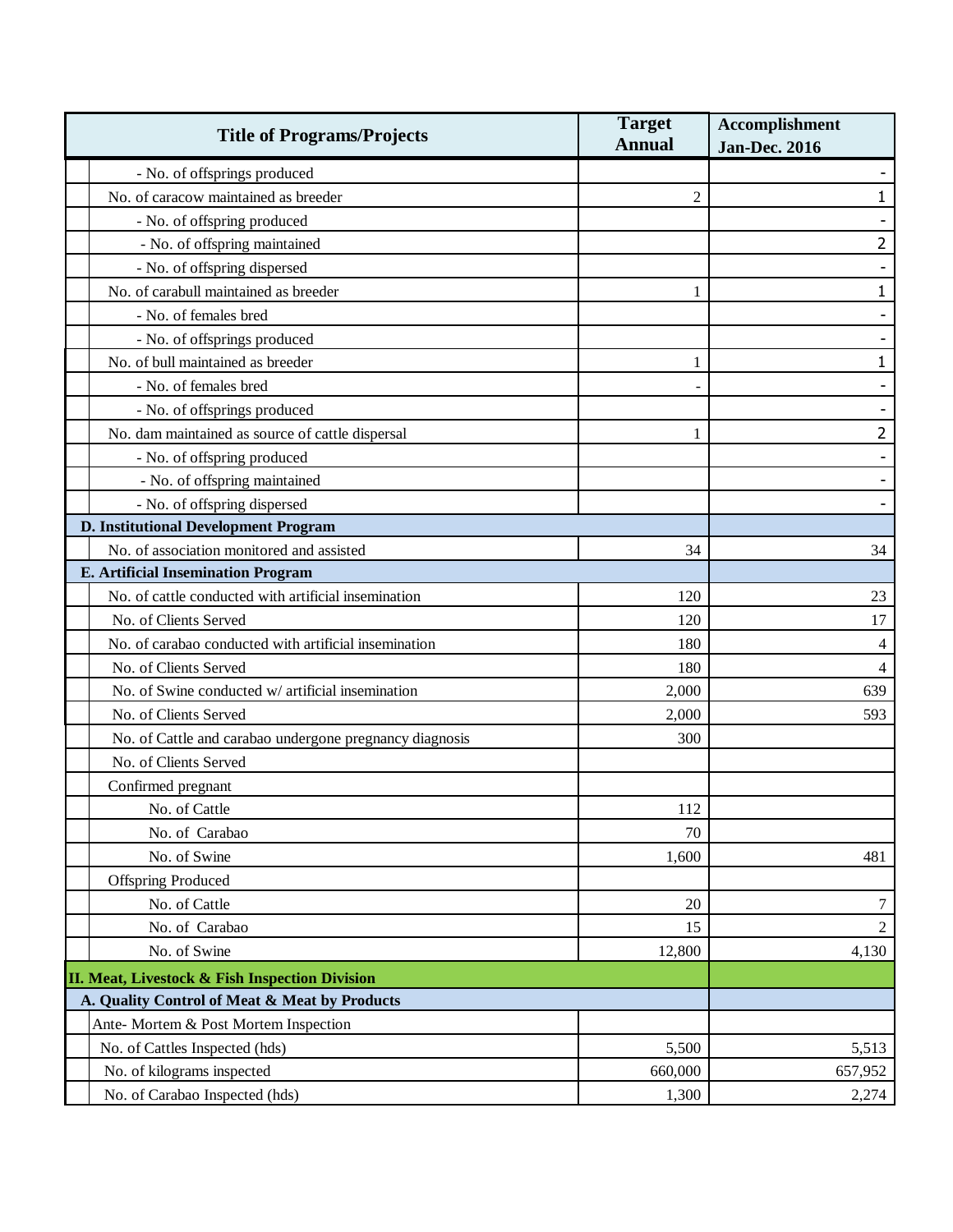| <b>Title of Programs/Projects</b>                     | <b>Target</b><br><b>Annual</b> | Accomplishment<br><b>Jan-Dec. 2016</b> |
|-------------------------------------------------------|--------------------------------|----------------------------------------|
| No. of kilograms inspected                            | 170,300                        | 361,594                                |
| No. of Hogs Inspected (hds)                           | 253,000                        | 290,168                                |
| No. of kilograms inspected                            | 15,180,000                     | 18,666,035                             |
| No. of Goat Inspected (hds)                           | 5,500                          | 5,385                                  |
| No. of kilograms inspected                            | 60,500                         | 89,237                                 |
| No. of Poultry Inspected (hds)                        | 30,800,000                     | 33,199,239                             |
| No. of kilograms inspected                            | 32,500,000                     | 37,088,538                             |
| <b>B. Condemnation of Meat &amp; Meat By Products</b> |                                |                                        |
| No. of Cattle condemned                               | 2                              |                                        |
| No. of kilograms condemned                            | 600                            |                                        |
| No. of prime parts condemned                          | 600                            | 909                                    |
| No. of Carabao condemned                              |                                |                                        |
| No. of kilograms condemned                            | 140                            |                                        |
| No. of prime parts condemned                          | 400                            | 943                                    |
| No. of Hogs condemned                                 | 30                             | 69                                     |
| No. of kilograms condemned                            | 3,000                          | 6,037                                  |
| No. of prime parts condemned                          | 22,000                         | 27,736                                 |
| No. of Goat condemned                                 |                                |                                        |
| No. of kilograms condemned                            | 14                             |                                        |
| No. of prime parts condemned                          | 350                            | 476                                    |
| No. of Poultry condemned                              | 140,000                        | 181,190                                |
| No. of kilograms condemned                            | 150,000                        | 216,277                                |
| No. of prime parts condemned                          | 35,000                         | 43,447                                 |
| C. Post Abattoir Control & Monitoring Establishment   |                                |                                        |
| No. of establishment monitored                        | 80                             | 77                                     |
|                                                       |                                |                                        |
| D. Confiscation of Illegally Slaughtered Meat         |                                |                                        |
| No. of kgs. of meat                                   | 2,500                          | 1,893                                  |
|                                                       |                                |                                        |
| <b>E. Conducts Orientation Seminar</b>                |                                |                                        |
| a. Meat Handling Seminar                              |                                |                                        |
| No. of Sessions                                       | 5                              | 6                                      |
| No of Participants                                    | 200                            | 224                                    |
| b. Fish Handling Seminar                              |                                |                                        |
| No. of Sessions                                       | 2                              | $\overline{2}$                         |
| No of Participants                                    | 80                             | 64                                     |
| F. Quality control of Fish & Fishery Products         |                                |                                        |
| Fish                                                  |                                |                                        |
| a. Inspected (kgs)                                    | 8,250,000                      | 9,337,191                              |
| b. Passed (kgs)                                       | 8,248,820                      | 9,336,598                              |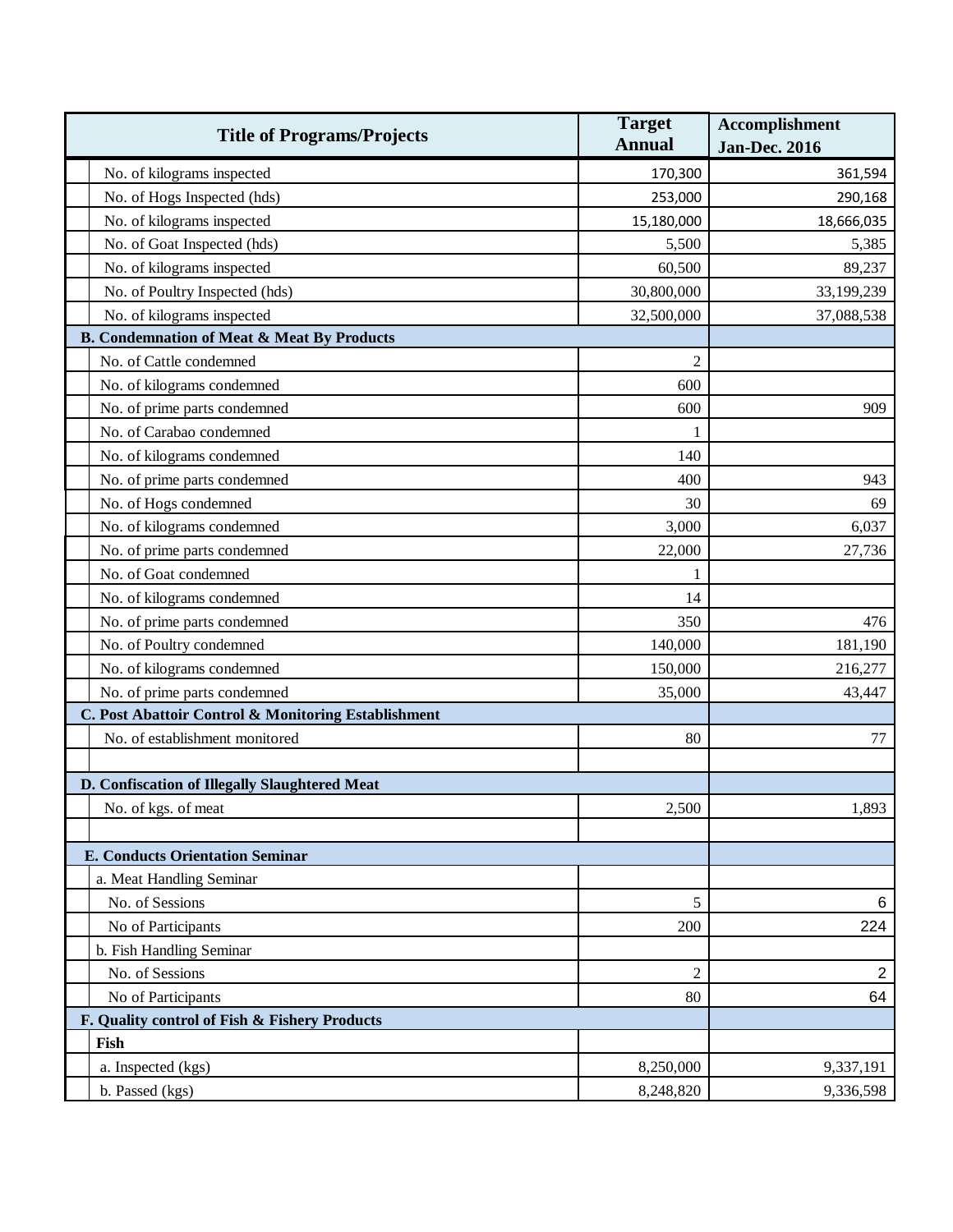| <b>Title of Programs/Projects</b>                                      | <b>Target</b><br><b>Annual</b> | Accomplishment<br><b>Jan-Dec. 2016</b> |
|------------------------------------------------------------------------|--------------------------------|----------------------------------------|
| c. Condemned (kgs)                                                     | 180                            | 98.5                                   |
| d. Confiscated (kgs)                                                   | 1,000                          | 492.60                                 |
| <b>Tahong</b>                                                          |                                |                                        |
| a. Inspected (kgs)                                                     | 135,000                        | 78,760                                 |
| b. Passed (kgs)                                                        | 134,300                        | 78,760                                 |
| c. Condemned (kgs)                                                     | 300                            |                                        |
| d. Confiscated (kgs)                                                   | 400                            |                                        |
| Red Tide Laboratory                                                    |                                |                                        |
| a. Laboratory Test                                                     | 365                            | 170                                    |
| <b>Other Activities</b>                                                |                                |                                        |
| No. of Recommended business permit for renewal/new                     | 2,100                          | 1,401                                  |
| No. of Recommended Meat Handlers license (renewal/new)                 | 1,030                          | 750                                    |
| No. of Recommended fish related bus. Estab. (renewal/new)              | 550                            | 385                                    |
| No. of Recommended livestock & poultry farm permit (renewal/new)       | 80                             | 67                                     |
| No. of Recommended livestock dealer Permit (renewa/new)                | 50                             | 30                                     |
| No. of Recommended Vet. Feed Supplier bus. Permit (renewal/new)        | 340                            | 153                                    |
| No. of Recommended Veterinary Clinic/Hospital Bus. Permit(renewal/new) | 35                             | 16                                     |
| No. of Recommended Pet Shop Bus. Permit (renewal/new)                  | 15                             |                                        |
| No. of Butcher's License Issued (renewal/new)                          | 260                            | 183                                    |
| <b>III. Research and Laboratory Division</b>                           |                                |                                        |
| <b>A. Research Section</b>                                             |                                |                                        |
| I. Data Management system                                              |                                |                                        |
| a. CADDIS for rabies (Computerized Animal Disease Diagnosis            | 6                              | 12                                     |
| Information System)                                                    |                                |                                        |
| b. Record keeping of veterinary & other related technical              | 3                              | 3                                      |
| information documents form the different divisions.                    |                                |                                        |
| c. Global Positioning System (GPS) Mapping                             | 6                              | 11                                     |
| II. Information Dissemination                                          |                                |                                        |
| a. Conduct of IEC on rabies                                            | 3                              | 11                                     |
| b. Conduct of training/seminars on organic farming                     | 2                              | 10                                     |
| c. Production/Reproduction of flyers/hand-outs                         | 12                             | 41                                     |
| d. Distribution of IEC materials                                       | 1,200                          | 1,119                                  |
| e. Distribution of training materials                                  | 50                             | 1,075                                  |
|                                                                        |                                |                                        |
| f. Maintain & uploaded official news & other information on the        | 12                             | 22                                     |
| Website/intranet                                                       |                                |                                        |
| III. Production of Department accomplishment reports                   | 12                             | 12                                     |
| IV. Animal Disease Investigation                                       | 3                              | 14                                     |
| <b>B.Laboratory Section</b>                                            |                                |                                        |
| I. Diagnostic Laboratory Maintained                                    | 1                              | $\mathbf{1}$                           |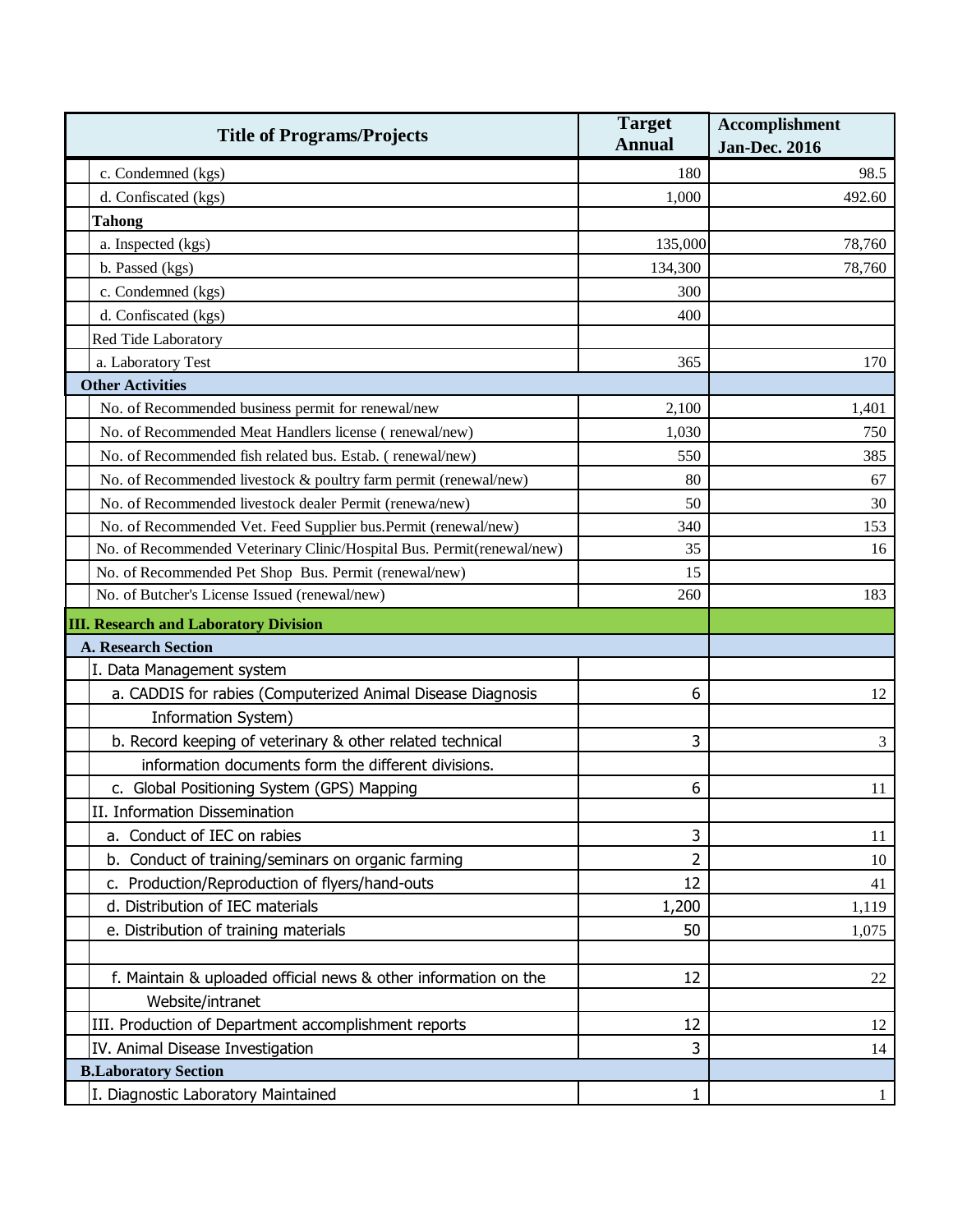| <b>Title of Programs/Projects</b>                                  | <b>Target</b><br><b>Annual</b> | Accomplishment<br><b>Jan-Dec. 2016</b> |
|--------------------------------------------------------------------|--------------------------------|----------------------------------------|
| II. Collection of Laboratory Specimen                              |                                |                                        |
| B.1 Blood/Serum samples                                            | 180                            | 445                                    |
| <b>B.2 Fecal samples</b>                                           | 120                            | 323                                    |
| III. Receiving of Laboratory specimen                              |                                |                                        |
| C.1 Brain samples                                                  | 130                            | 89                                     |
| C.2 Fecal samples                                                  | 680                            | 191                                    |
| IV. Laboratory Procedures Performed                                |                                |                                        |
| D.1 Virology                                                       | 130                            | 89                                     |
| D.2 Parasitology                                                   | 800                            | 514                                    |
| D.3 Serology                                                       | 180                            | 445                                    |
| V. Prepare Reagents for use in Laboratory Procedures               | 2                              | $\overline{c}$                         |
| VI. Recording and Releasing of Laboratory Results                  |                                |                                        |
| VII. No. of Results Recorded                                       | 1,110                          | 1,048                                  |
| VIII. No. of Results Released                                      | 1,110                          | 1,048                                  |
| <b>IV. Intensified Rabies Control Program</b>                      |                                |                                        |
| No. of dogs vaccinated with anti-rabies                            | 47,250                         | 110,802                                |
| No. of clients served                                              | 27,250                         | 66,431                                 |
| No. of IEC conducted                                               | 400                            | 650                                    |
| No. of participants                                                | 4,000                          | 11,085                                 |
| No. of dogs impounded                                              | 4,500                          | 5,308                                  |
| No. of dogs claimed                                                | 1,800                          | 808                                    |
| No. of dogs euthanized                                             | 2,700                          | 4,500                                  |
| No. of dogs/cats castrated                                         | 200                            | 322                                    |
| No. of clients served                                              | 200                            | 250                                    |
| V. Maintain of Davao City K-9 Unit                                 |                                |                                        |
| No. of dogs given to physical examination                          | 40                             | 40                                     |
| No. of dogs vaccinated against Rabies, Parvo Viral, Influenza etc. | 40                             | 40                                     |
| No. of dogs dewormed                                               | 40                             | 40                                     |
| No. of dogs given vitamin supplementation                          | 40                             | 40                                     |
| VI. Organic Livestock & Poultry Development Program                |                                |                                        |
| No. of hectares maintained for organic pasture                     | 1                              | 1                                      |
| Farmers Field School (FFS)                                         |                                |                                        |
| No. of Barangay covered                                            | 1                              | 12                                     |
| No. of farmers trained                                             | 20                             | 360                                    |
| No. of Participatory Guarantee System (PGS) Training conducted     | 1                              | 1                                      |
| No. of farmers trained                                             | 20                             | 30                                     |
| No. of Livestock Farm facilitated for PGS Certification            | 20                             | 18                                     |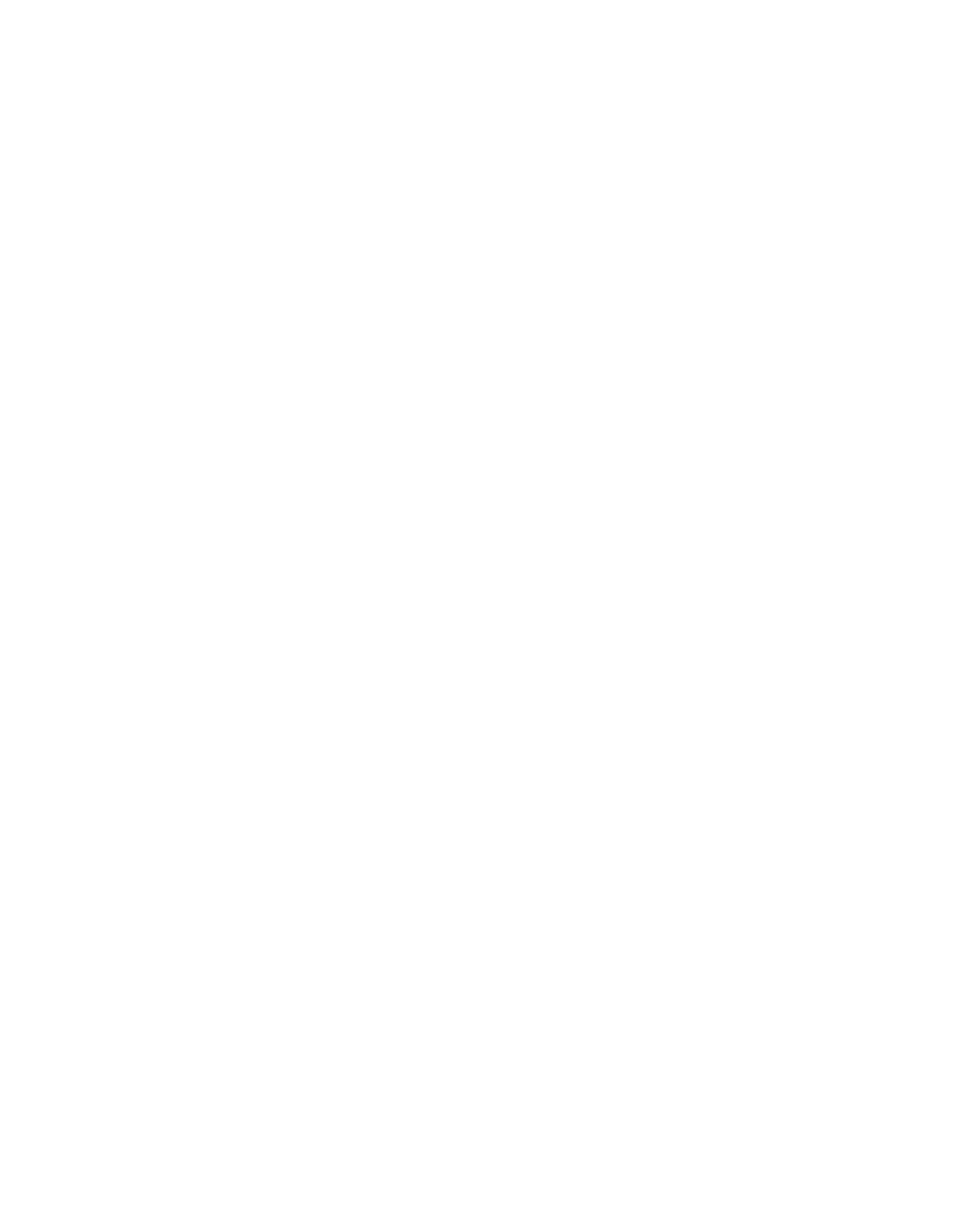$\begin{array}{c} \rule{0pt}{2ex} \rule{0pt}{2ex} \rule{0pt}{2ex} \rule{0pt}{2ex} \rule{0pt}{2ex} \rule{0pt}{2ex} \rule{0pt}{2ex} \rule{0pt}{2ex} \rule{0pt}{2ex} \rule{0pt}{2ex} \rule{0pt}{2ex} \rule{0pt}{2ex} \rule{0pt}{2ex} \rule{0pt}{2ex} \rule{0pt}{2ex} \rule{0pt}{2ex} \rule{0pt}{2ex} \rule{0pt}{2ex} \rule{0pt}{2ex} \rule{0pt}{2ex} \rule{0pt}{2ex} \rule{0pt}{2ex} \rule{0pt}{2ex} \rule{0pt}{$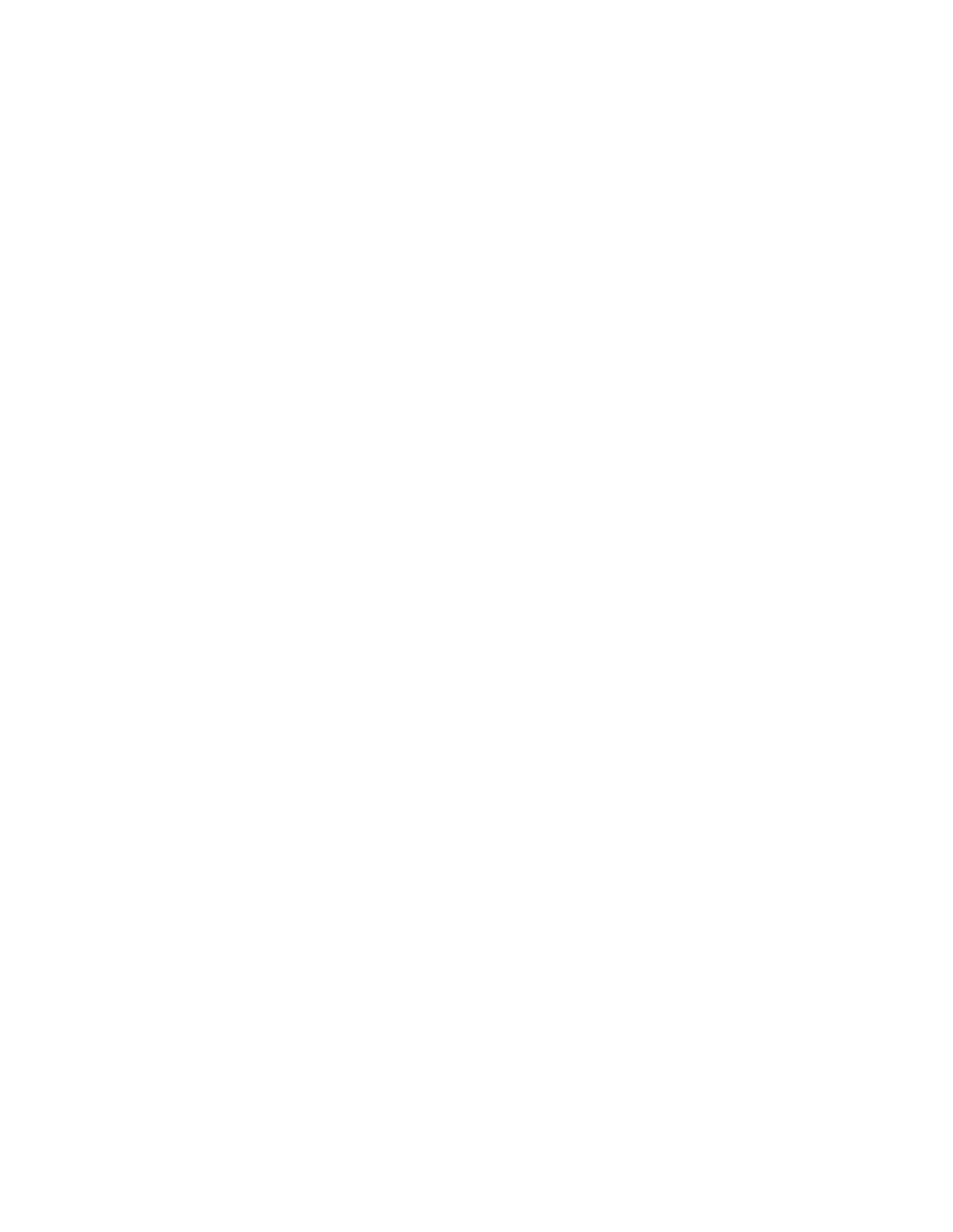|                         | le of Programs/Proje               | <b>Target</b><br><b>Annual</b> |
|-------------------------|------------------------------------|--------------------------------|
|                         | F. Quality control of Fish & Fishe |                                |
|                         | Fish                               |                                |
|                         | a. Inspecte                        | 8,250,000                      |
|                         | b. Passed (                        | 8,248,820                      |
|                         | c. Condem                          | 180                            |
|                         | d. Confisca                        | 1,000                          |
|                         | Tahong                             |                                |
|                         | a. Inspecte                        | 135,000                        |
|                         | b. Passed (                        | 134,300                        |
|                         | c. Condem                          | 300                            |
|                         | d. Confisca                        | 400                            |
|                         | Red Tide Laboratory                |                                |
|                         | a. Laborato                        | 365                            |
| <b>Other Activities</b> |                                    |                                |
|                         | No. of Rec                         | 2,100                          |
|                         | No. of Rec                         | 80                             |
|                         | No. of Rec                         | 50                             |
|                         | No. of Rec                         | 340                            |
|                         | No. of Reco                        | 35                             |
|                         | No. of Reco                        | 15                             |
|                         | No. of Butc                        | 260                            |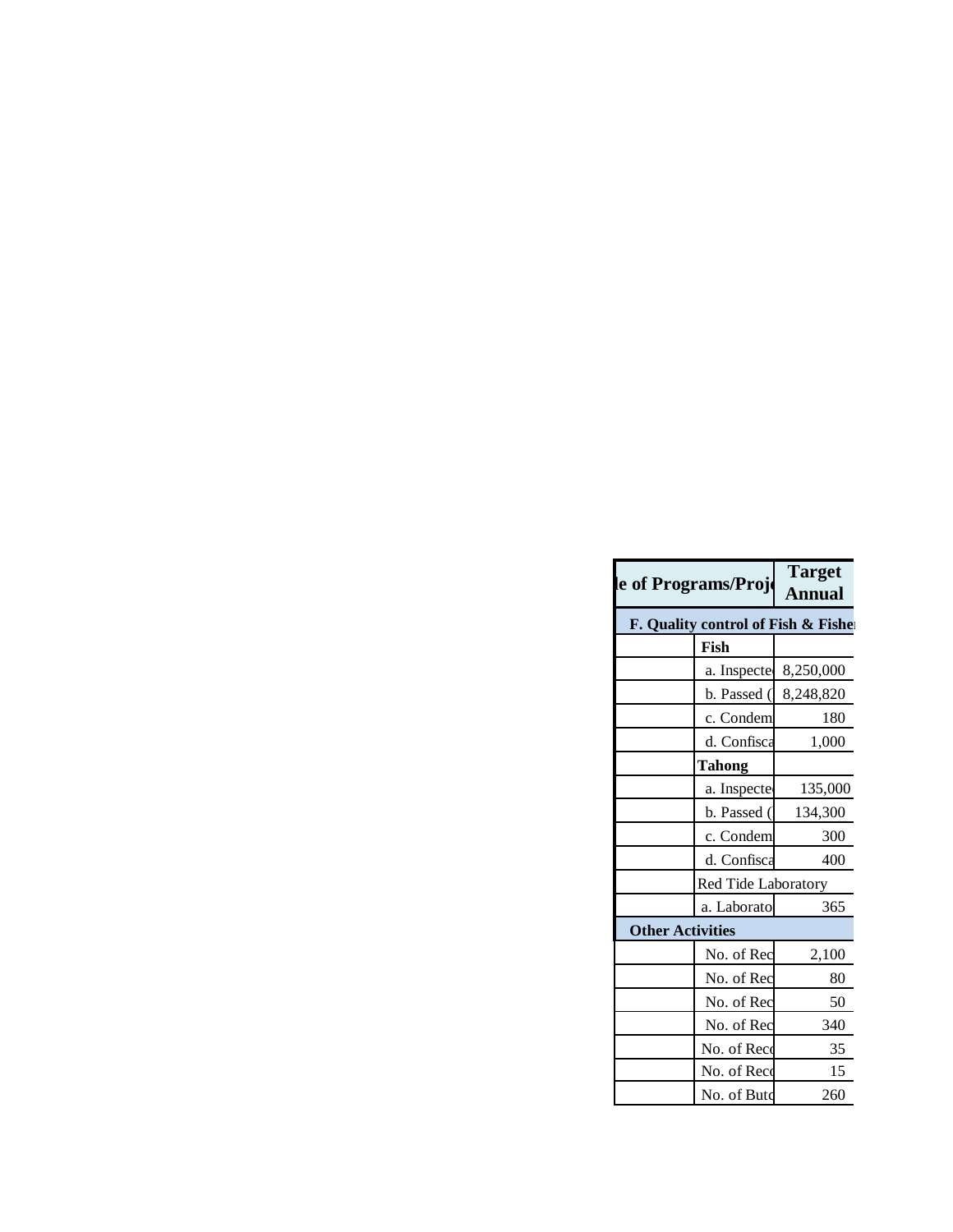| <b>III. Research and Laboratory Divisi</b> |                         |
|--------------------------------------------|-------------------------|
| <b>A. Research Section</b>                 |                         |
|                                            | I. Data Management sy   |
| a. CADD                                    | 6                       |
|                                            | Information Sy          |
| b. Recor                                   | 3.                      |
|                                            | information doc         |
| c. Globa                                   | 6                       |
|                                            | II. Information Dissemi |
| Condu<br>а.                                | 3                       |
| Condi<br>b.                                | $\overline{2}$          |
| c. Produ                                   | 12 <sup>2</sup>         |
| d. Distrib                                 | 1,200                   |
| e. Distrib                                 | 50                      |
|                                            |                         |
|                                            |                         |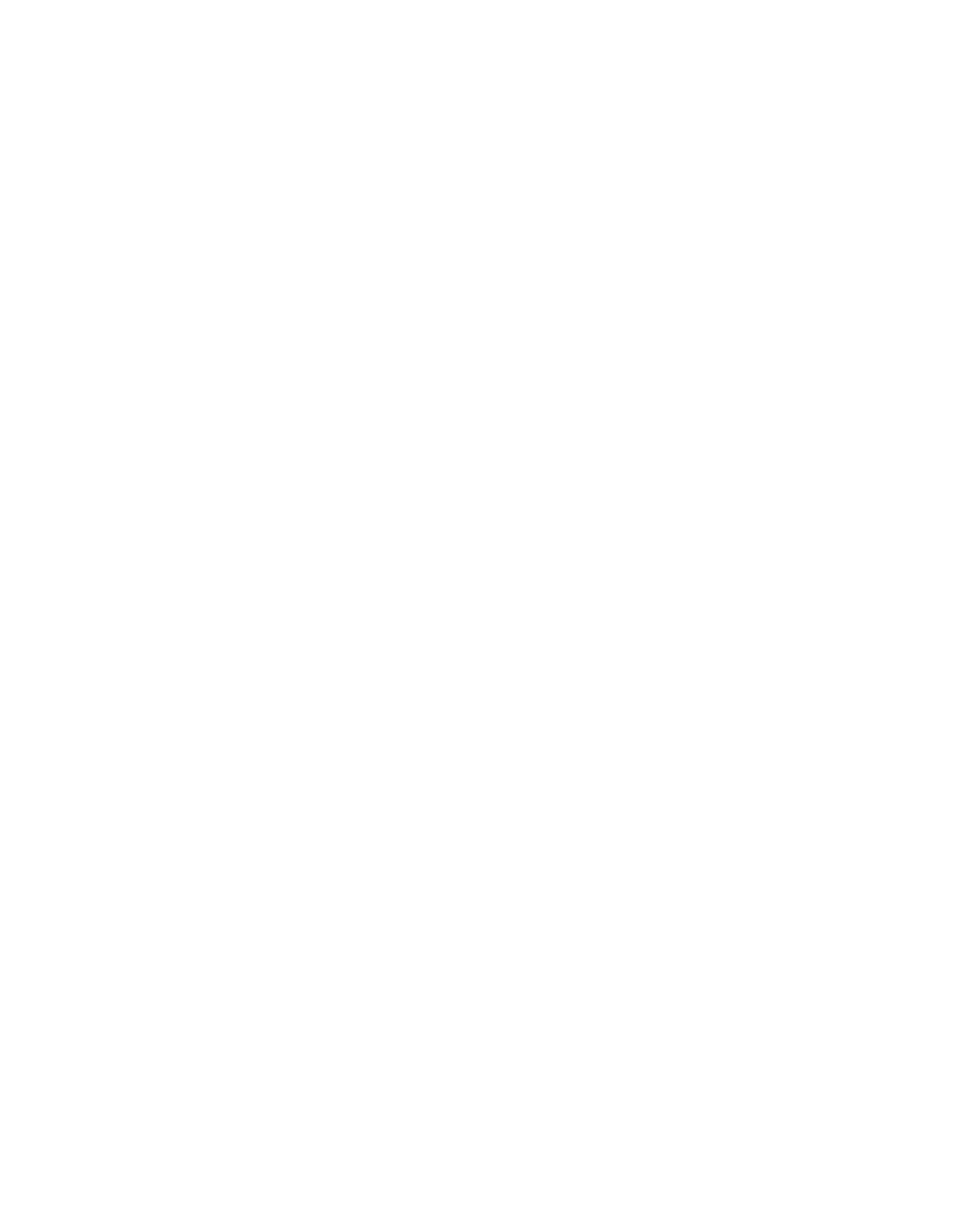| <b>Accomplishment</b> |  |
|-----------------------|--|
| <b>Jan-Dec. 2016</b>  |  |
| ry Products           |  |
|                       |  |
| 9,337,191             |  |
| 9,336,598             |  |
| 98.5                  |  |
| 492.60                |  |
|                       |  |
| 78,760                |  |
| 78,760                |  |
|                       |  |
|                       |  |
|                       |  |
| 170                   |  |
|                       |  |
| 1,401                 |  |
| 67                    |  |
| 30                    |  |
| 153                   |  |
| 16                    |  |
|                       |  |
| 183                   |  |
|                       |  |